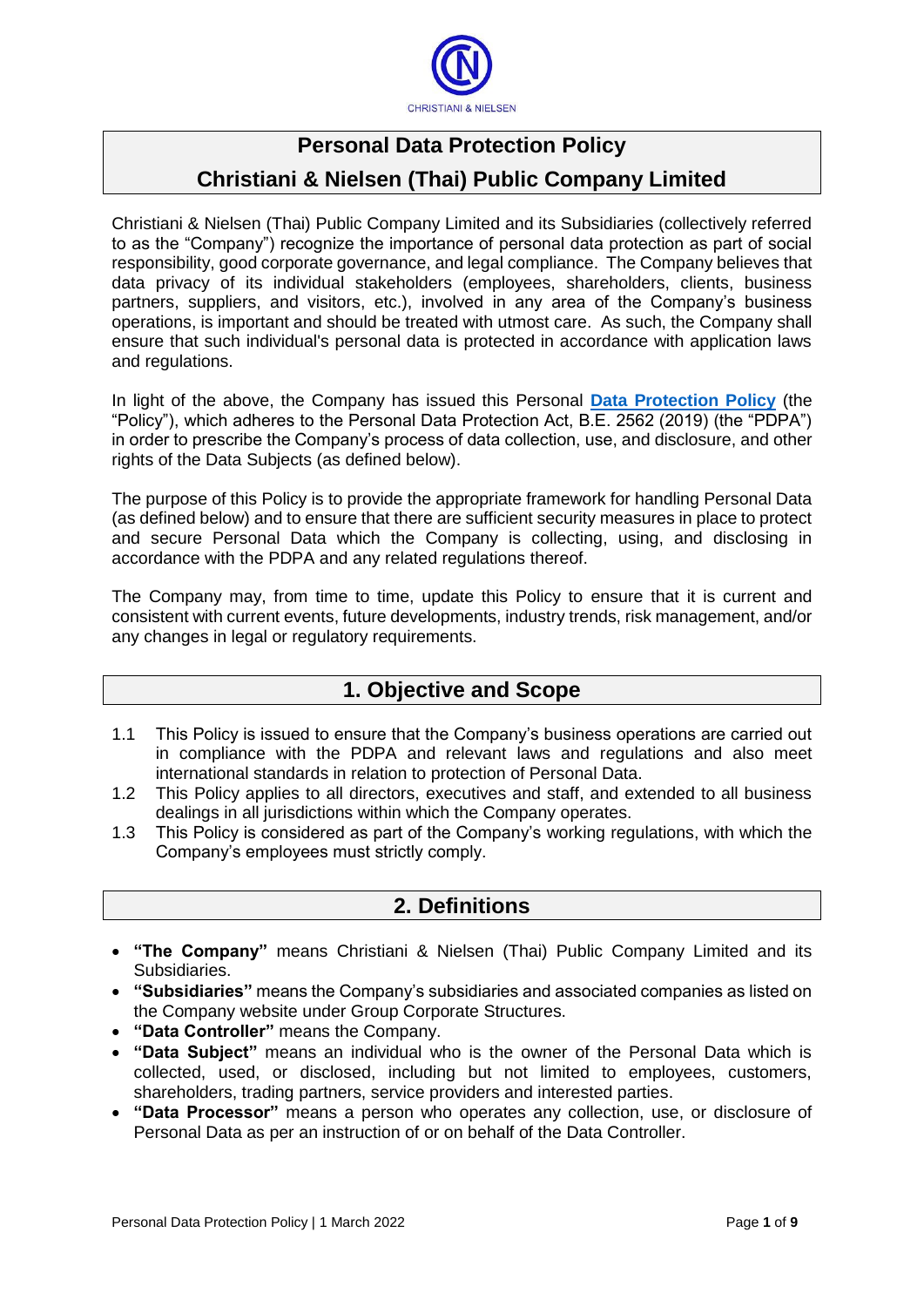

- **"Personal Data"** means any information relating to a person which enables the identification of such a person, whether directly or indirectly, but not including the information of deceased persons in particular.
- **"Sensitive Personal Data"** means any information relating to a particular person which is sensitive and presents significant risks to the person's fundamental rights and freedoms, including data regarding racial or ethnic origin, political opinions, cults, religious or philosophical beliefs, sexual behavior, criminal records, health data, disabilities, trade union information, genetic data, biometric data, or any data which may affect the Data Subject in the same manner, as prescribed by the Personal Data Protection Committee.
- **"Data Protection Officer (DPO)"** means an officer who is responsible for advising, overseeing, and monitoring compliance with the PDPA, including coordinating and cooperating with the Office of the Personal Data Protection Committee on the Company's issues in relation to the collection, use, or disclosure of Personal Data, with other duties which may be required by the PDPA.
- **"Personal Data Protection Committee"** means the regulatory committee appointed under the PDPA, in charge of the duties and authorities to govern, issue criteria or measures, or provide any other guidance as prescribed by the PDPA.

## **3. Collection/use of Personal Data**

The Company shall collect Personal Data to the extent necessary for the purpose and scope notified to the Data Subject before or at the time of collection.

#### 3.1 Collection of personal Data

The Company shall ensure that it complies with the following guidelines when collecting Personal Data from a Data Subject:

3.1.1 Before collection of Personal Data, the Company shall consider the following:

- whether the Personal Data that will be collected by the Company is necessary for the purpose of the Company's business operations; and
- whether the purpose of the collection, use, or disclosure of the Personal Data fails within the legal exemptions that allow the Company to collect, use or disclose Personal Data without requiring consent from the Data Subject.

If the answer to any of the above is negative, the Company must obtain the consent of the Data Subject or if that is not possible, then the Company shall avoid collecting such Personal Data altogether. If such personal data was collected prior to the effective date of this policy, the company must destroy such personal data in accordance with Article 10 of this policy.

- 3.1.2 Before or at the time of the first collection of the Personal Data from a Data Subject, the Company must notify the Data Subject of the following details:
	- Purpose of collecting Personal Data, including notification of the potential consequences if the Data Subject fails to provide such Personal Data;
	- Notification of cases in which the Data Subject is required to provide his/her Personal Data in order to comply with law or contract, or where it is required to provide the Personal Data in order to enter into a contract, including notification of the possible consequences if the Data Subject does not provide such Personal Data;
	- The personal data will be collected and retained for the period prescribed by law.
	- The categories of individuals or entities to whom or which the collected Personal Data may be disclosed;
	- The information, address, and contact channel details of the Company, as the Data Controller; and
	- The rights of the Data Subject as mentioned below.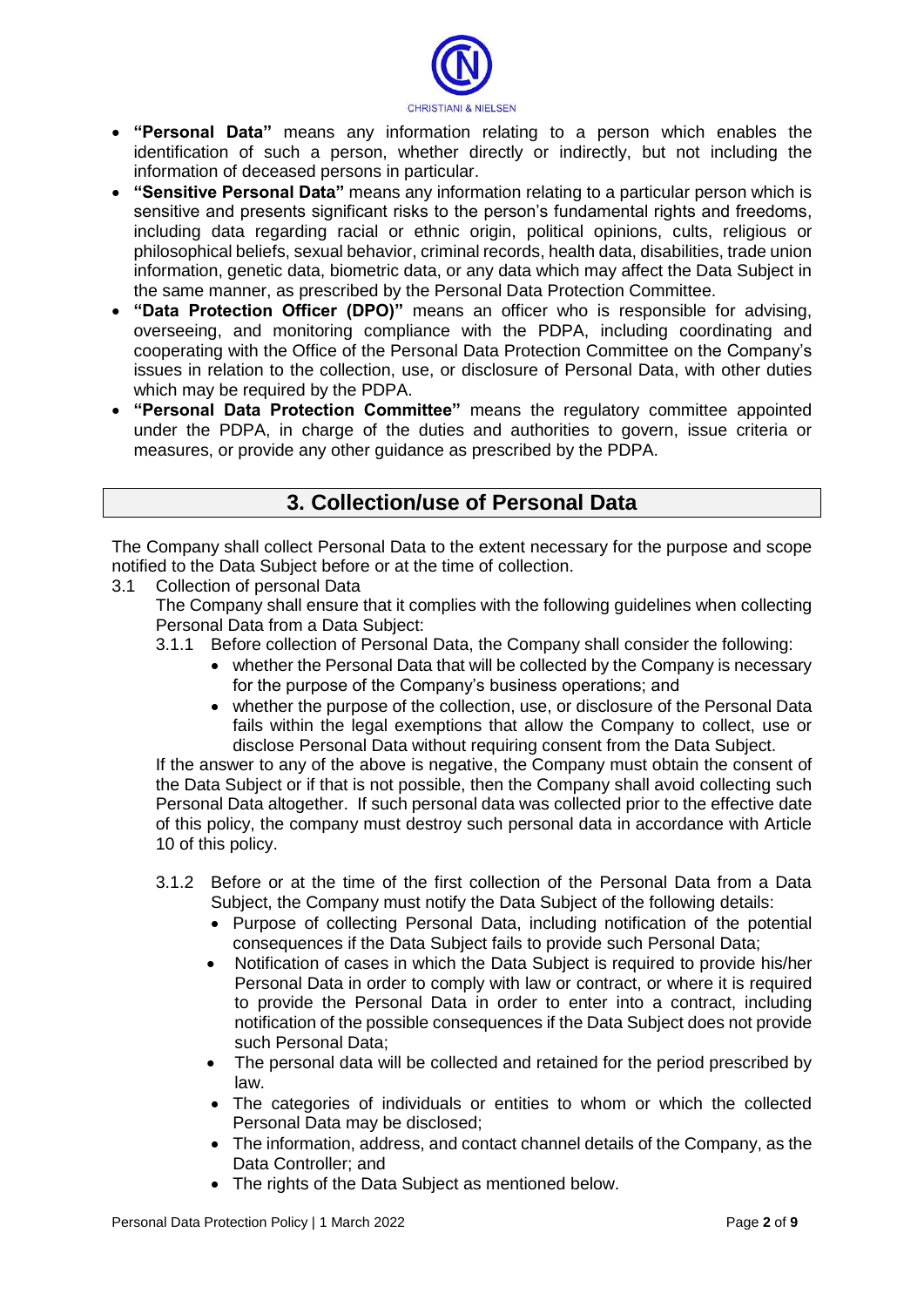

- 3.1.3 If it becomes necessary to change the purpose for which the Personal Data is processed, unless it is a case where the consent from the Data Subject is not required by law, the Data Subject must be informed of the new purpose, and the Company must obtain consent from the Data Subject, before any processing occurs.
- 3.2 Methods for collection/use of Personal Data
	- 3.2.1 Collection and/or use of Personal Data that does not require the data subject's consent:
		- (1) The Company may collect and/or use non-sensitive Personal Data without obtaining consent from the data subject if the purpose of the collection and/or use falls within any of the purposes listed in Article 6 of this Policy and/or any other legitimate grounds permitted by the PDPA and/or relevant laws.
		- (2) The Company may collect and/or use Sensitive Personal Data without the Data Subject's consent if the purpose of the collection and/or use falls within the purposes permitted by the PDPA and/or relevant laws.
	- 3.2.2 Collection and/or use of Personal Data that requires consent from the Data Subject:

If the Personal Data that the Company wishes to obtain from a Data Subject does not fall within the purposes mentioned in Article 3.2.1 above, the Company must obtain explicit consent from the Data Subject before collecting and/or using the Personal Data (unless consent cannot be obtained due to the nature of circumstance).

- (1) Collection/use of Personal Data on paper: In collecting Personal Data in paper format, the Company shall prepare a consent form to obtain consent from the Data Subject.
- (2) Electronic collection/use of Personal Data: In the case of collecting/using Personal Data in electronic format, the Company will prepare a consent document to be used for obtaining consent with no pre-answered (i.e., not set a default check in the message box that the Data Subject can select only to confirm or accept to any conditions).

In the collection/use of the Personal Data, the Company must ensure that consent is freely given on a voluntary basis by the Data Subject. The Company shall ensure that performance of a contract, including the provision of a service, will not be conditional on consent to the processing of Personal Data that is not necessary for the performance of that contract.

3.2.3 Records of the Collected Personal Data

The Company shall keep and maintain a record of the Personal Data processing activities ("ROPA") which documents category of collected or used Personal Data, the purpose of collection of Personal Data, and the retention period of Personal Data which the Company has collected, used, and/or disclosed. The Company must amend or update such records on a regular basis to ensure that they are accurate and complete at all times.

The ROPA of each Department shall be maintained by the Department Head and the DPO.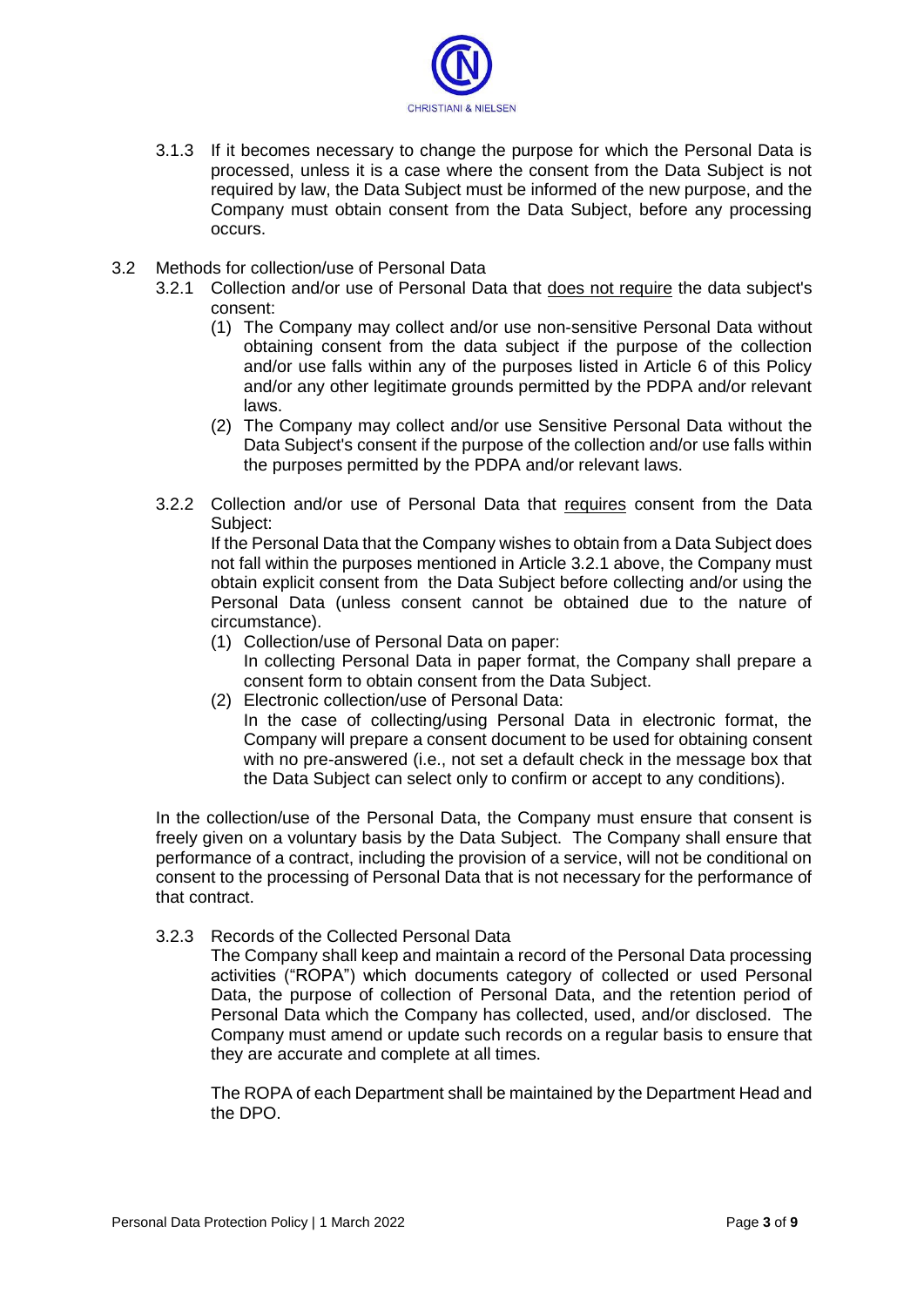

### **4. Use of personal Data**

The Company shall operate in accordance with the following principles and guidelines in using any Personal Data that it collects:

- 4.1 Personal Data may only be used for the specific purposes disclosed to the Data Subject when the data is collected.
- 4.2 Collected Personal Data that does not require consent may only be used for the specific purposes as mentioned in Article 3.2.1.
- 4.3 The Company shall keep record of the use of collected Personal Data as a part of the Company's ROPA.
- 4.4 The Company shall establish the conditions and methods for accessing Personal Data that it has collected for use or disclosure in accordance with the purposes for which the Data Subject has been informed.

### **5. Sources of Personal Data**

The Company may collect the Personal Data from the following sources:

- 5.1 Personal Data received directly from the Data Subject.
- 5.2 Personal Data received from the Company's Subsidiaries.
- 5.3 Personal Data received from a third party such as agents, service providers and/or trading partners.
- 5.4 Personal Data collected from visiting websites such as name of the internet user and IP address, date and time of visiting the website, websites that are visited, address of the website which is directly connected with the Company's address.
- 5.5 Personal Data which can be collected from the public and non-public records that the Company has the right to collect as per the law.
- 5.6 Personal Data obtained from government organizations or authorized agencies.

### **6. Purpose of Collecting and Use of Personal Data**

- 6.1 The Company shall collect or use Personal Data for the purposes or activities such as the procurement process, contracts execution, financial transactions, company activities, collaborations or improvement of the Company's processes, database preparation, process analysis and development, and/or any other purposes that are in compliance with the legal obligations or regulations to which the Company is subject. The Company shall retain and use the Personal Data as long as necessary only for the above-mentioned purposes, or as prescribed by laws.
- 6.2 Personal Data of employees, consultants, contractors, applicants, and/or temporary staff may be used for the following purposes; employment contract, social security, taxation, insurance, medical treatment and health records, performance evaluation, payroll, educational background, criminal records (only for some positions), financial records (only for some positions), and/or personal profiles for job applications.
- 6.3 Personal Data of clients, suppliers, business partners, shareholders, lenders, bondholders, warrant holders and/or investors may be used for the following purposes:
	- Business transactions and related activities, research and development, marketing, PR, advertisement, CSR activities.
	- Improving service and efficiency.
	- Accepting complaints from clients and stakeholders.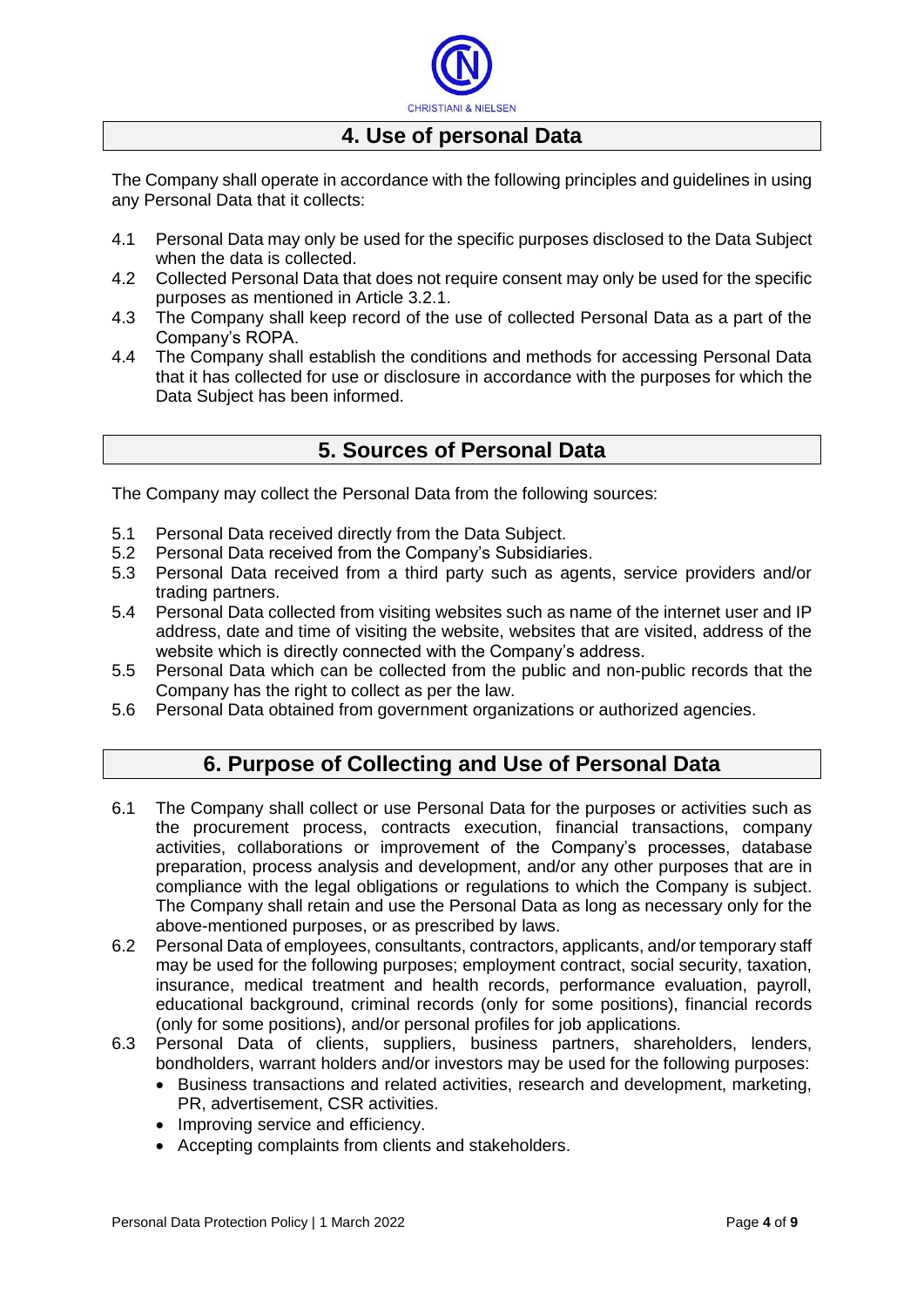

- Communicating with the relevant stakeholders either through phone, text messages, e-mail, postal mail, and other communication channels; sending notifications, verifying client and stakeholder's accounts, survey and questionnaires.
- Verifying the relevant stakeholder's information in compliance with laws and regulations.
- 6.4 If the Company hires Data Processors who are external service providers such as law firms, insurers, hospitals, IT service providers, and so on, the Company must ensure that such Data Processors treat Personal Data as confidential. They are not permitted to use Personal Data for any purpose other than those specified by the Company.
- 6.5 The Company shall not use Personal Data for purposes other than those previously shared with the Data Subject except when:
	- a. The Data Subject has been informed of such a new purpose, and prior consent is obtained;
	- b. It is necessary for the Company to comply with the PDPA and/or other laws.

### **7. Disclosure of Personal Data**

The Company shall not disclose Personal Data of the Data Subject without consent from the Data Subject and shall disclose it solely for the above-mentioned purposes. However, for the benefit of Company operations and/or the provision of services to the Data Subject, the Company may disclose Personal Data to its Subsidiaries, Data Processors or other required persons, domestically and internationally. The Company shall ensure that the aforementioned individuals treat the Personal Data as confidential and not use the Personal Data for purposes other than which are agreed upon.

The Company may disclose Personal Data of the Data Subject as required by laws and regulations, such as disclosing it to government agencies, state enterprises, and/or regulators. Further, the Company may disclose Personal Data by virtue of laws, such as requests for the purposes of litigation or prosecution, or requests made by the private sector or other persons involved in legal proceedings.

### **8. Direction of Personal Data Protection**

The Company shall establish Personal Data security measures in accordance with applicable laws, regulations, rules, and guidelines for employees and other relevant persons. The Company shall promote and encourage employees to learn about and recognize their duties and responsibilities related to the collection, storage, use and disclosure of Personal Data. All employees are required to follow this Policy and all guidelines regarding Personal Data protection for the Company to be in full compliance with the PDPA.

The Company's measures to protect Personal Data are as follows:

- 8.1 The right to access, use, disclose, and process Personal Data is restricted to the specific person (s) only. Personal Identification must be verified to access Personal Data.
- 8.2 If Personal Data is transferred to a foreign country or to an external database, the Company must ensure that the data controller at the destination secure the Personal Data. The level of data protection must be the same or better than the level in this policy.
- 8.3 Papers that contain an employee's Personal Data are prohibited from being reused. They will be destroyed once the employment ends or after expiry of the specific legally allowed period, except in case where there are other pending legal matters.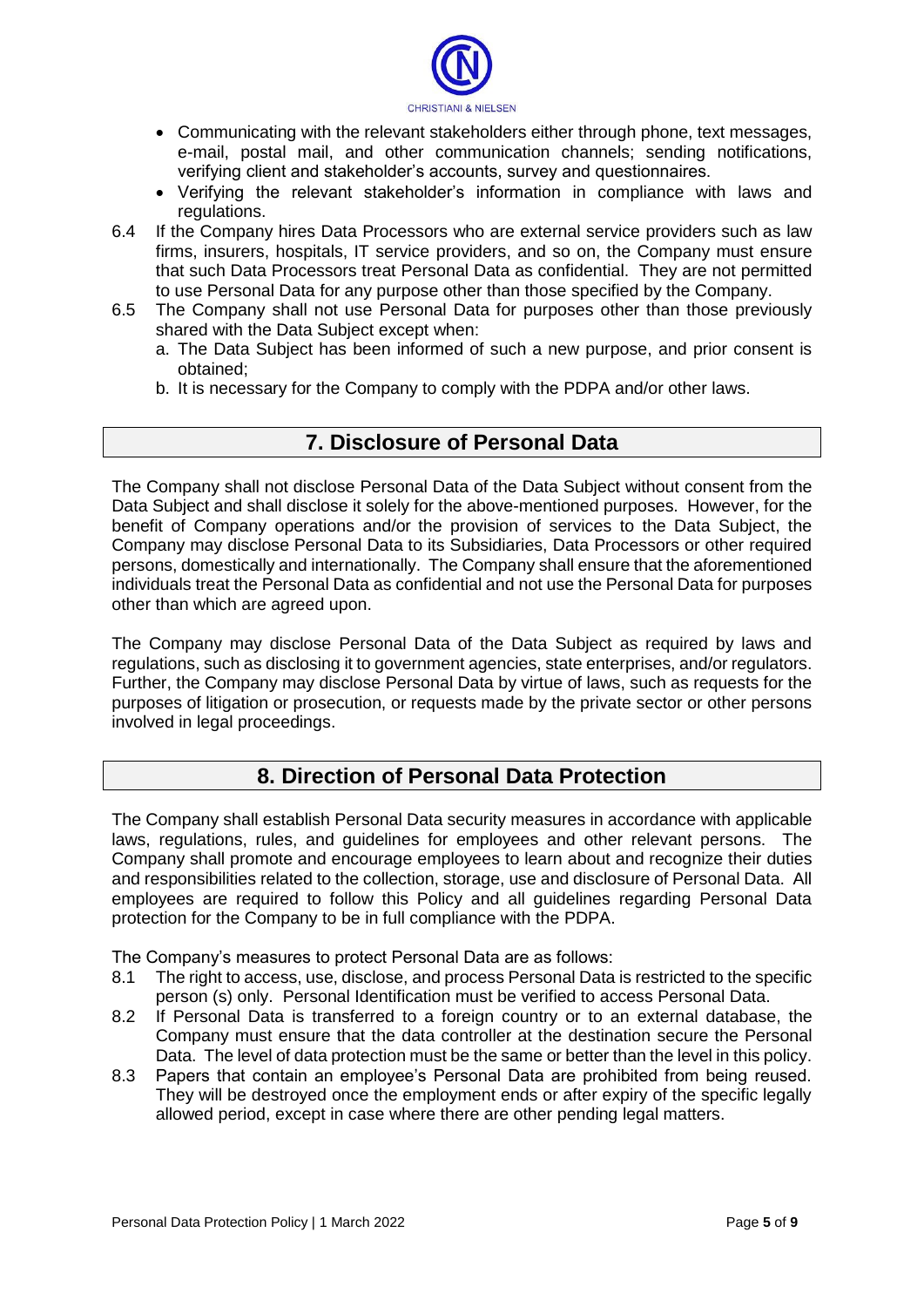

8.4 If there is a violation of this policy's data security measures, or a leak of Personal Data, the Company shall notify the Data Subject as soon as practically possible. The Company must also notify the government authorities in accordance with the PDPA. Further, the Company shall provide a remedy to the Data Subject once it has been proved that the Company is at fault.

The Company reserves the right not to provide a remedy for the damage caused by the Data Subject's fault, cases of voluntarily disclosure of Personal Data to others and/or cases of ignoring security protection measures and procedures.

### **9. Storage Duration of Personal Data**

The Company shall retain Personal Data only as long as it is necessary in accordance with the purposes and necessity of collection and possession of the Personal Data. The period of Personal Data possession shall be in accordance with the requirements of the applicable law for each matter. The Company shall retain Personal Data for a period of time after a contract has expired, provided that the said period is in accordance with prescription period as defined by relevant laws. The Company shall provide appropriate storage and/or systems to store each type of Personal Data. Under particular circumstances, such as pending litigation etc., the Company may have to retain Personal Data exceeding the prescription period. The ROPA specifies the period for which Personal Data must be retained.

If the Company stores Personal Data in a foreign country, the Company shall ensure that the data controller/data processor at the destination securely protects the Personal Data. The standard of data protection must be equally safe or better than that in this Policy.

In addition, the Company shall also require that employees, personnel, agents and third parties (including Data Processors) who receive Personal Data from the Company keep Personal Data confidential and secure as per the Company's measures when any processing of Personal Data is required.

### **10. Destruction of Personal Data**

- 10.1 The Company must ensure that Personal Data is not kept beyond the retention period as specified in Article 9 above. The Company shall erase or destroy Personal Data after the expiration of the retention period specified for each type of data, when the Personal Data is no longer necessary for the purposes of the Company or the relevant law for collection, use or disclosure of such data, or upon a request from the Data Subject.
- 10.2 It is the responsibility of the relevant departments within the Company to examine and separate Personal Data that has reached the end of its retention period, as well as to destroy documents using the following means and methods:
	- 10.2.1 If the Personal Data is stored in hard copy, destruction of the corresponding documents should be carried out by use of paper shredder.
	- 10.2.2 If the Personal Data is stored in electronic files, the department which controls such documents should contact the IT Department to destroy the corresponding electronic files.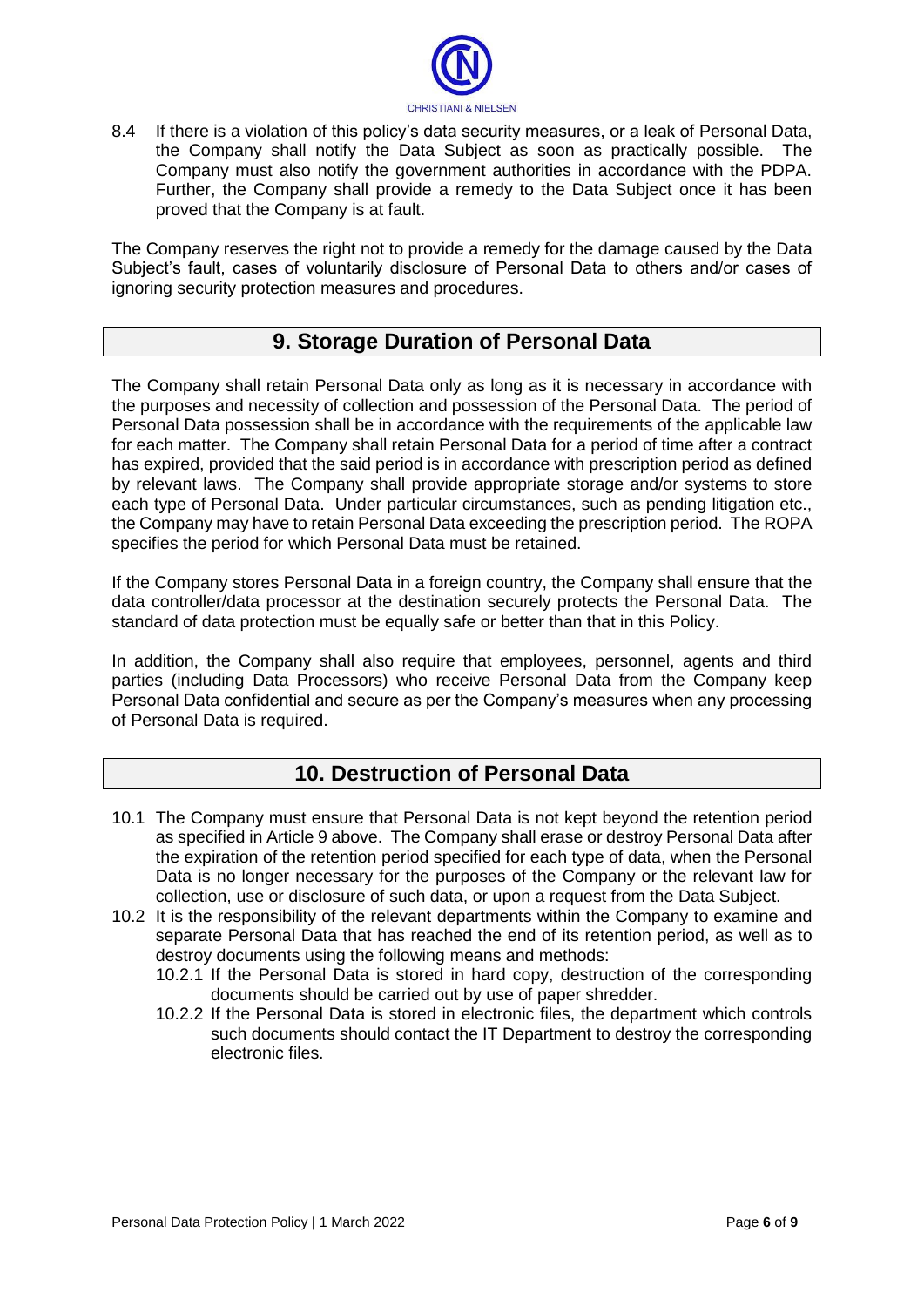

## **11. Rights of Data Subject**

A Data Subject is entitled to request any actions regarding his/her Personal Data as follows:

#### 11.1 Right to Withdraw Consent

Unless there is a restriction on the withdrawal of consent by laws, contractual obligations and/or other legitimate grounds, a Data Subject may withdraw his/her consent at any time. Withdrawing consent should be as simple as giving consent.

#### 11.2 Right of Access

A Data Subject is entitled to request access to and obtain a copy of the Personal Data related to him/her, which is under the responsibility of the Data Controller, or to request disclosure of Personal Data obtained without his/her consent.

#### 11.3 Right to Rectification

A Data Subject shall have the right to ensure that the Personal Data remains accurate, up-to-date, complete, and not misleading.

#### 11.4 Right to Erasure

When the Personal Data is no longer necessary in relation to the purposes for which it was collected, used, or disclosed, or when the Data Subject withdraws consent on which the collection, use, or disclosure was based, and where the Data Controller has no legal grounds for such collection, use, or disclosure, the Data Subject shall have the right to request the Data Controller to erase or destroy the Personal Data, or anonymize the Personal Data such that it cannot identify the Data Subject.

#### 11.5 Right to Restriction of Processing

A Data Subject shall have the right to request the Data Controller to restrict the use of the Personal Data in the following circumstances:

- When the Data Controller is in the process of verifying and/or examining the Data Subject's request; or

- When it is no longer necessary to retain such Personal Data for the purposes of such collection, but the Data Subject needs to request the retention for the purposes of establishment, compliance, exercise or defense of legal claims.

#### 11.6 Right to Data Portability

A Data Subject shall have the right to receive the Personal Data concerning him/her from the Data Controller. The Data Controller shall arrange such Personal Data to be stored in a format that is readable or commonly used by way of automatic tools or equipment and can be used or disclosed by automated means. The Data Subject is also entitled to request the Data Controller to send or transfer the Personal Data in such formats to other Data Controllers if it can be done by automatic means or to directly obtain the Personal Data in such formats that the Data Controller sends or transfers to other Data Controllers unless it is impossible to do so because of technical reasons.

#### 11.7 Right to Object

A Data Subject has the right to object to the collection, use, or disclosure of his/her Personal Data at any time.

A Data Subject may exercise any of these rights by sending a request in an **[Electronic Form](https://cntiweb2.cn-thai.co.th/form_pdpa/form_en)** or submit **[Data Subject Action Request Form](http://cntiweb.cn-thai.co.th:82/CN_Informations/doc/CNT%20Data%20Subject%20Req%20E.pdf)** along with all required documents to the Data Protection Officer (contact details as specified in Article 15 herein).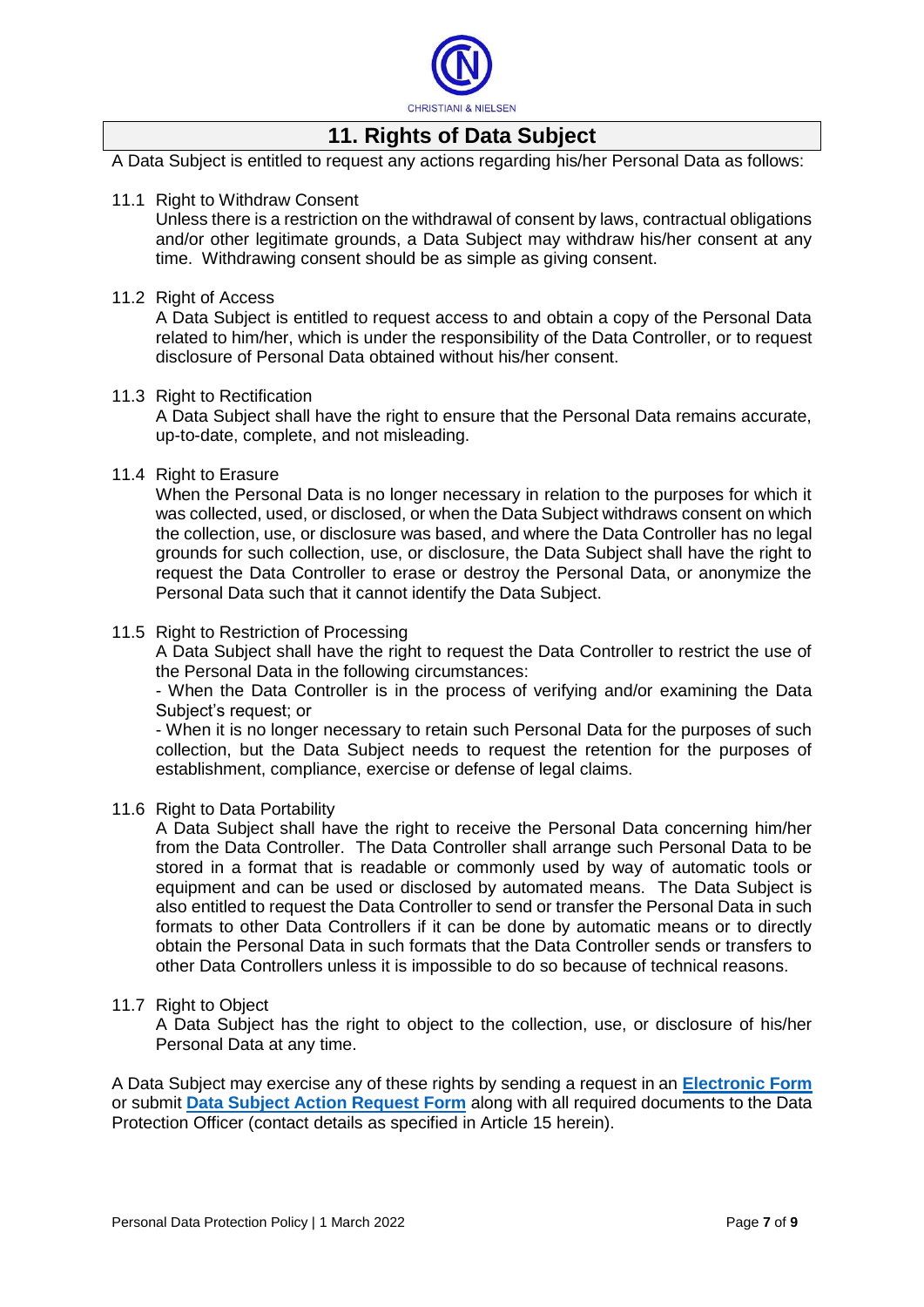

When the Company receives a request from a Data Subject, the Company shall consider the proper method to deal with such request within 30 days of the date of receipt thereof. The Company reserves the right to reject any request if the Company has legitimate grounds or is compelled by applicable laws to do so.

## **12. Enforcement**

- 12.1 This Policy is applicable to the Board of Directors, Managing Director, Executives and all staff members at all levels.
- 12.2 This Policy is applicable to all of the Company's activities concerning Personal Data in any form.
- 12.3 All Departments in the Company involved with Personal Data must use any Personal Data with utmost caution and must strictly follow the guidelines in this Policy when collection, using and/or disclosing Personal Data.
- 12.4 Personal Data is kept strictly confidential. Accessing or misusing Personal Data without permission is considered as violation of the Company's Code of Conduct, the Company regulations and/or relevant laws. Disciplinary actions may be taken against a violator irrespective of whether any damage has occurred to the Data Subject.

### **13. Personal Data Breach**

- 13.1 If any person finds any leakage of Personal Data or if there are reasonable grounds to suspect that there may be leakages of Personal Data or operations in connection with the collection, use or disclosure of Personal Data by the Company that are contradictory to or do not comply with the requirements of the PDPA and/or any related regulations and/or requirements under this Policy, please notify the Company's DPO via the channels specified in Article 15 of this Policy.
- 13.2 In accordance with the PDPA and any related regulations, the DPO and the company's senior management shall assess any breach of personal data and take any necessary actions.
- 13.3 Risks associated with personal data must be considered in the risk management of the organization and related agencies of the company, along with appropriate risk management and audit of operations related to personal data by the internal audit unit.
- 13.4 In accordance with the PDPA, the Company must notify the relevant government authorities of any leakage of personal data.

### **14. Review of Policy**

The Company may review this policy from time to time to ensure that it is in accordance with applicable laws, the current situation, and/or any significant business changes.

### **15. Data Protection Officer**

The Company has appointed the Data Projection Officer ("DPO") to advise on and monitor the conduct of the Company in compliance with the PDPA and relevant internal and guidelines on Personal Data protection. The DPO's roles and responsibilities must be in accordance with the PDPA.